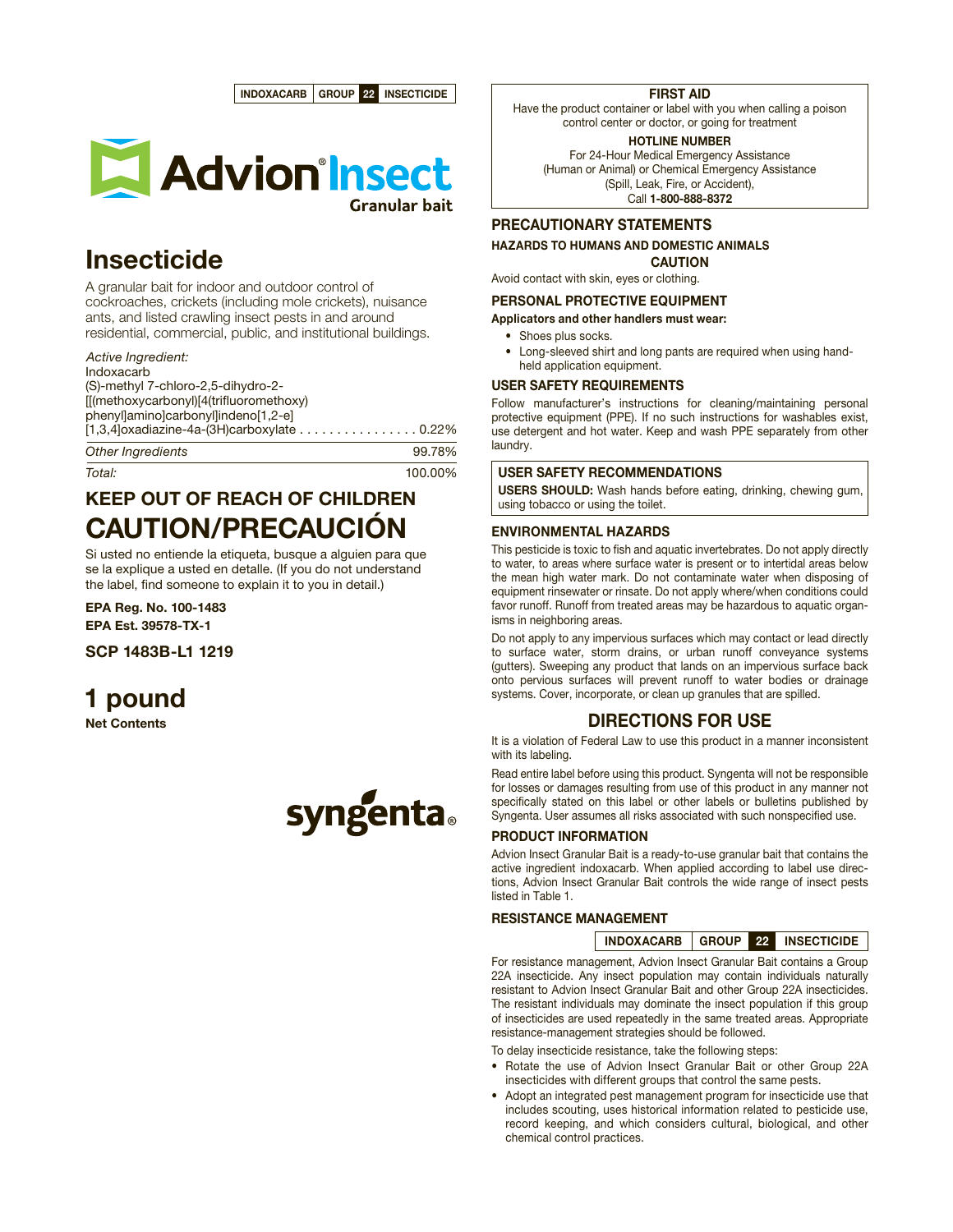• Monitor after application for unexpected target pest survival. If the level of survival suggests the presence of resistance, consult with your local university specialist or certified pest control advisor.

Contact your local Syngenta representative, retailer, or extension specialist for any additional pesticide resistance-management and/or IPM recommendations for the specific site and pest problems in your area. For further information or to report suspected resistance contact Syngenta at 1-866-SYNGENT(A) (866-796-4368). Syngenta encourages responsible product stewardship to ensure effective long-term control of the insects on this label.

#### USE RESTRICTIONS

- Not for use on turfgrass that is being grown for seed or on commercial sod farms.
- Not for use in nurseries and greenhouses.
- DO NOT allow livestock or domestic animals to consume the bait or graze in treated areas.
- DO NOT apply indoors to areas accessible to children or pets.
- DO NOT allow Advion Insect Granular Bait to contact any food or feed.
- Do not apply this product through any type of irrigation system.
- • DO NOT exceed 4.6 pounds of Advion Insect Granular Bait per 1000 sq ft per year or 3.2 pounds of Advion Insect Granular Bait per 100 linear ft applied in a 7 ft band (equal to 0.44 lb active ingredient per acre per year).
- Do not formulate this product into other end-use products.

#### OUTDOOR APPLICATION

Advion Insect Granular Bait contains the active ingredient indoxacarb in a formulation that is highly attractive to the pests listed in the following table.

#### Table 1. Treatment Rates and Pests Controlled

Inside and around residential dwellings, business and office complexes, shopping complexes, multi-family residential complexes, institutional buildings, airports, cemeteries, parks, playgrounds, schools, including lawns and landscapes, sports and athletic fields, and other similar landscape turf areas

| <b>Pest Controlled</b>                                                                                                                                                                                                                                                          | lb product/<br>$1,000$ sq ft | lb product/<br>100 linear ft | Ib Al/<br>acre |
|---------------------------------------------------------------------------------------------------------------------------------------------------------------------------------------------------------------------------------------------------------------------------------|------------------------------|------------------------------|----------------|
| ants, including tawny crazy ants<br>(except red imported fire ants,<br>harvester ants, carpenter ants<br>and pharaoh ants)<br>earwigs<br>field crickets<br>house crickets<br>millipedes <sup>3</sup><br>mole cricket adults and nymphs<br>(Scapteriscus spp.) $4$<br>silverfish | $0.38$ to $4.61$             | $0.27$ to $3.21$             | 0.037 to 0.44  |
| cockroaches                                                                                                                                                                                                                                                                     | 1.15 to $4.62$               | $0.81$ to $3.2^2$            | 0.11 to 0.44   |

1 equivalent to 0.61 to 7.36 oz per 100 sq ft

2 equivalent to 1.84 to 7.36 oz per 100 sq ft

3 not approved for use in California

4 minimum rate is 1.15 lb per 1000 sq ft in California

#### Structural Perimeter-Band Application

To control pests listed in the table above except mole crickets, apply to ground area in a band up to 7 feet wide around and adjacent to the structure. For mole cricket control, see section on Limited Area Applications.

#### Landscape Boundary Application

To control pests listed in the table above, apply to fence lines, ornamental gardens, pavement crevices, planter areas, and soil, vegetation, and mulched areas.

#### Limited Area Applications (Spot Treatment) for Listed Pests in Lawns and Landscapes

Apply Advion Insect Granular Bait at a rate of 0.38 to 4.6 lb product per 1000 sq ft as a limited area treatment. Repeat application after 7 days, if necessary. To control adult mole crickets before they lay eggs, Advion Insect Granular Bait should be applied in the spring. To control mole crickets nymphs and newly emerged adults, apply Advion Insect Granular Bait in the late summer and fall. For best results, apply in late afternoon to areas of turfgrass that are infested with mole crickets, show evidence of mole cricket damage or have a history of mole cricket infestation. If the soil is not moist, then it is important to irrigate before application to bring the mole crickets to the soil surface where exposure to Advion Insect Granular Bait will be maximized.

**Bait Station** - Apply bait using commercial bait stations suitable for granular insect bait. Place 2 to 4 oz of bait in each bait station depending on the bait station design and size. The number of bait stations placed in the treated area will depend on the size of the area and the level of the infestation. Monitor the bait stations, and replenish bait granules as needed.

Table 2. Outdoor Perimeter-Band Application Rates

| Application<br>Rate | <b>Band</b><br>Width | Ib of Advion <sup>®</sup> Insect Granular Bait for Perimeter Applications<br>Linear Distance (feet) Around Structure |      |      |      |      |       |       |       |
|---------------------|----------------------|----------------------------------------------------------------------------------------------------------------------|------|------|------|------|-------|-------|-------|
| lb/1,000 sq ft      | (feet)               | 100                                                                                                                  | 150  | 200  | 250  | 300  | 400   | 500   | 1000  |
| 0.38                | 5                    | 0.19                                                                                                                 | 0.29 | 0.38 | 0.48 | 0.57 | 0.76  | 0.95  | 1.90  |
| 0.38                | 7                    | 0.27                                                                                                                 | 0.40 | 0.53 | 0.67 | 0.80 | 1.06  | 1.33  | 2.66  |
| 0.5                 | 5                    | 0.25                                                                                                                 | 0.38 | 0.50 | 0.63 | 0.75 | 1.00  | 1.25  | 2.50  |
| 0.5                 | 7                    | 0.35                                                                                                                 | 0.53 | 0.70 | 0.88 | 1.05 | 1.40  | 1.75  | 3.50  |
| 1.15                | 5                    | 0.58                                                                                                                 | 0.86 | 1.15 | 1.44 | 1.73 | 2.30  | 2.88  | 5.75  |
| 1.15                | 7                    | 0.81                                                                                                                 | 1.21 | 1.61 | 2.01 | 2.42 | 3.22  | 4.03  | 8.05  |
| 2.3                 | 5                    | 1.15                                                                                                                 | 1.73 | 2.30 | 2.88 | 3.45 | 4.60  | 5.75  | 11.50 |
| 2.3                 | 7                    | 1.61                                                                                                                 | 2.42 | 3.22 | 4.03 | 4.83 | 6.44  | 8.05  | 16.10 |
| 3.0                 | 5                    | 1.50                                                                                                                 | 2.25 | 3.00 | 3.75 | 4.50 | 6.00  | 7.50  | 15.00 |
| 3.0                 | 7                    | 2.10                                                                                                                 | 3.15 | 4.20 | 5.25 | 6.30 | 8.40  | 10.50 | 21.00 |
| 3.5                 | 5                    | 1.75                                                                                                                 | 2.63 | 3.50 | 4.38 | 5.25 | 7.00  | 8.75  | 17.50 |
| 3.5                 | 7                    | 2.45                                                                                                                 | 3.68 | 4.90 | 6.13 | 7.35 | 9.80  | 12.25 | 24.50 |
| 4.0                 | 5                    | 2.00                                                                                                                 | 3.00 | 4.00 | 5.00 | 6.00 | 8.00  | 10.00 | 20.00 |
| 4.0                 | 7                    | 2.80                                                                                                                 | 4.20 | 5.60 | 7.00 | 8.40 | 11.20 | 14.00 | 28.00 |
| 4.6                 | 5                    | 2.30                                                                                                                 | 3.45 | 4.60 | 5.75 | 6.90 | 9.20  | 11.50 | 23.00 |
| 4.6                 | 7                    | 3.22                                                                                                                 | 4.83 | 6.44 | 8.05 | 9.66 | 12.88 | 16.10 | 32.20 |

#### INDOOR APPLICATION

Advion Insect Granular Bait may be used to control the pests listed in Table 3 in crawl spaces, finished and unfinished basements and attics of residential, industrial and commercial buildings or structures. Advion Insect Granular Bait will kill cockroaches that consume the bait granules when placed in attics, crawl spaces and basements of residential, industrial and commercial buildings or structures, but this type of application alone is not intended to provide complete control of an indoor cockroach infestation. Monitor the treated area, and reapply bait granules only as needed.

For use in food or feed handling establishments, see section below.

Crack & Crevice and Void Application – Apply bait into cracks and crevices or voids at a rate up to 2 oz per 10 linear feet using a bulb applicator or other equipment for applying granular bait into cracks & crevices or voids.

Scatter Application - Apply bait as scatter treatment at rate of 0.38 lb to 4.6 lb of product per 1,000 sq ft. The minimum application rate for cockroaches is 1.15 lb product per 1,000 sq ft (equivalent to 1.84 oz per 100 sq ft).

Perimeter Band Treatment - Apply bait along walls in a band approximately 6 to 12 inches wide at rate of 2 oz bait granules per 10 linear feet.

Bait Station - Apply bait using commercial bait stations suitable for granular insect bait. Place 2 to 4 oz of bait in each bait station depending on the bait station design and size. The number of bait stations placed in the treated area will depend on the size of the area and the level of the infestation.

#### Table 3. Indoor Treatment Methods and Pests Controlled

| <b>Pests</b><br><b>Controlled</b>                                                                                                                                                                                                       | <b>Treatment</b><br>Method         | <b>Treatment</b><br>Location                                                 | <b>Treatment</b><br>Rate                                                                              |
|-----------------------------------------------------------------------------------------------------------------------------------------------------------------------------------------------------------------------------------------|------------------------------------|------------------------------------------------------------------------------|-------------------------------------------------------------------------------------------------------|
| ants, including<br>tawny crazy ants<br>(except fire ants,<br>harvester ants.<br>carpenter ants and<br>pharaoh ants)<br>cockroaches <sup>1</sup><br>earwigs<br>field crickets<br>house crickets<br>millipedes <sup>2</sup><br>silverfish | Crack & Crevice.<br>Void treatment | • Indoors                                                                    | up to 2 oz per 10 linear<br>feet                                                                      |
|                                                                                                                                                                                                                                         | Scatter baiting                    | Crawl spaces<br>٠<br>Attics (un-inhabited)                                   | up to 7.36 oz<br>per 100 square feet                                                                  |
|                                                                                                                                                                                                                                         | Perimeter band                     | • Crawl spaces<br>• Unfinished basements<br>• Attics (un-inhabited)          | up to 2 oz per 10 linear<br>feet in a band 6 to 12<br>inches wide                                     |
|                                                                                                                                                                                                                                         | Bait station                       | • Crawl spaces<br>• Unfinished basements<br>• Finished basements<br>• Attics | 2 to 4 oz per bait station<br>(number of bait stations<br>will depend on the level<br>of infestation) |

1 minimum application rate for cockroaches is 1.84 oz per 100 sq ft 2 not approved for use in California

DO NOT apply to areas accessible to children and pets.